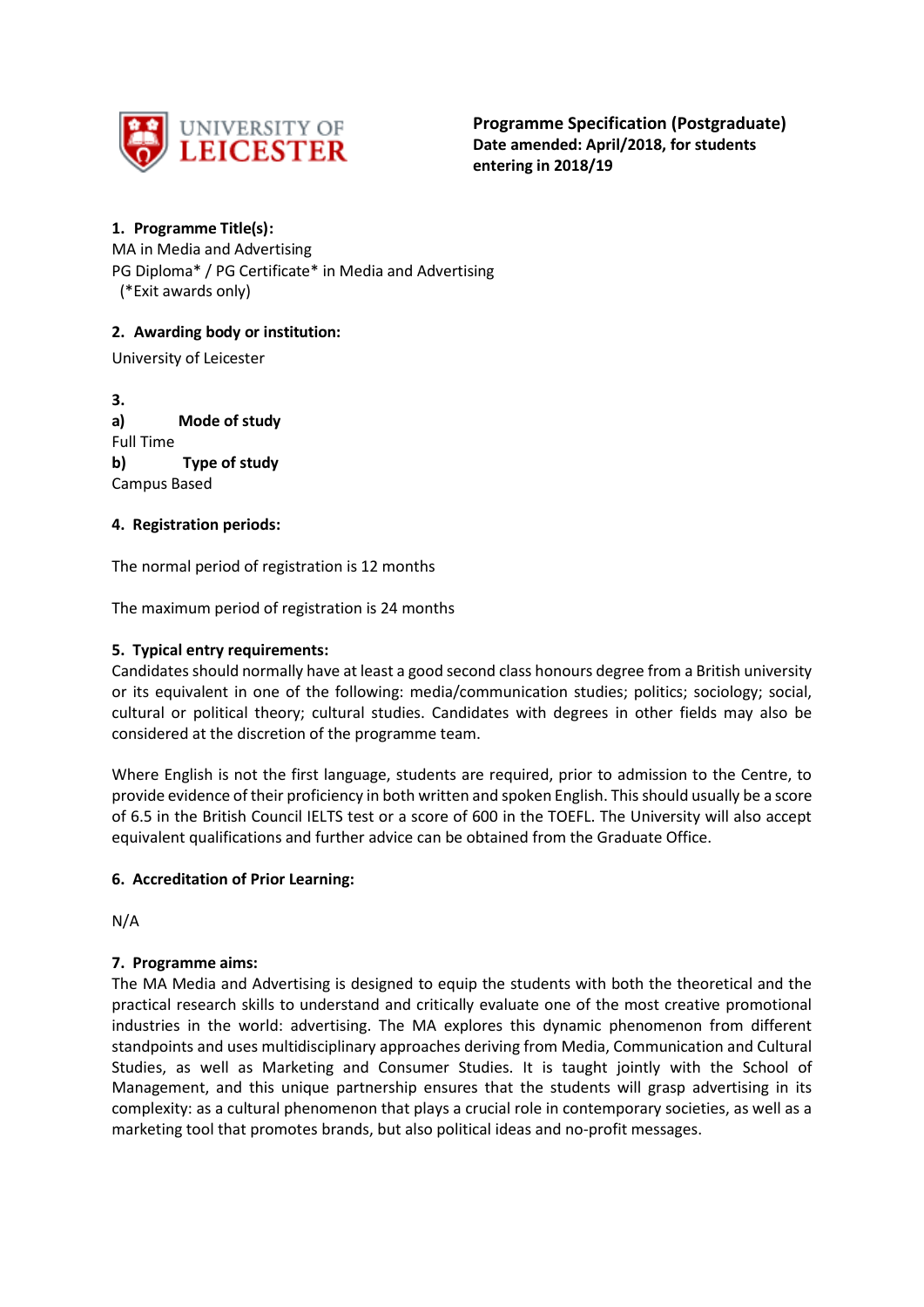## **8. Reference points used to inform the programme specification:**

- QAA Framework for Higher Education Qualifications
- University of Leicester Learning and Teaching Strategy:
- <http://www2.le.ac.uk/offices/sas2/quality/learnteach>
- University Employability Strategy
- Annual programme reviews of existing taught postgraduate provision
- Periodic Developmental Review Reports\*
	- o Annual Developmental Review
- External examiners' reports
- First Destinations Data
- Surveys of registered DMC taught postgraduate students

#### **9. Programme Outcomes:**

The Intended Learning Outcomes listed below refer to Postgraduate Diploma and Master's level, except where indicated otherwise

| <b>Intended Learning</b><br><b>Outcomes</b>                                                                                                                                                                                                                 | <b>Teaching and Learning</b><br><b>Methods</b>                                                                                | <b>How Demonstrated?</b>                                                                                  |
|-------------------------------------------------------------------------------------------------------------------------------------------------------------------------------------------------------------------------------------------------------------|-------------------------------------------------------------------------------------------------------------------------------|-----------------------------------------------------------------------------------------------------------|
|                                                                                                                                                                                                                                                             | (a) Subject and Professional skills                                                                                           |                                                                                                           |
|                                                                                                                                                                                                                                                             | Knowledge                                                                                                                     |                                                                                                           |
| Advanced knowledge of<br>advertising history,<br>contemporary developments,<br>regulation, principles and<br>practices; ability to analyse<br>advertising from various<br>disciplines including cultural<br>studies, sociology, psychology<br>and marketing | Lectures, seminars, formative<br>assessments, guided independent<br>study; supervisions during office<br>hours                | Analysis of case-studies, essays,<br>exams, and, for the MA only, the<br>dissertation.                    |
|                                                                                                                                                                                                                                                             | <b>Concepts</b>                                                                                                               |                                                                                                           |
| For the PG Cert: identify,<br>describe and explain, for the<br>PG Dip and MA identify,<br>describe, explain and<br>critique, major theoretical<br>frameworks used to analyse<br>advertising                                                                 | Lectures, seminars, formative<br>assessments, guided independent<br>study; supervisions during office<br>hours                | Analysis of case-studies, essays,<br>exams, and, for the MA only, the<br>dissertation.                    |
|                                                                                                                                                                                                                                                             | <b>Techniques</b>                                                                                                             |                                                                                                           |
| For the PG Cert: Describe the<br>techniques that are central to<br>the study of media and<br>advertising.<br>For the MA and PG Cert:<br>Describe and apply the<br>techniques that are central to<br>the study and research of<br>advertising and media      | Lectures, seminars, research<br>projects, formative<br>assessments, guided<br>independent supervisions<br>during office hours | Analysis of case-studies, research<br>projects, essays, exams, and, for<br>the MA only, the dissertation. |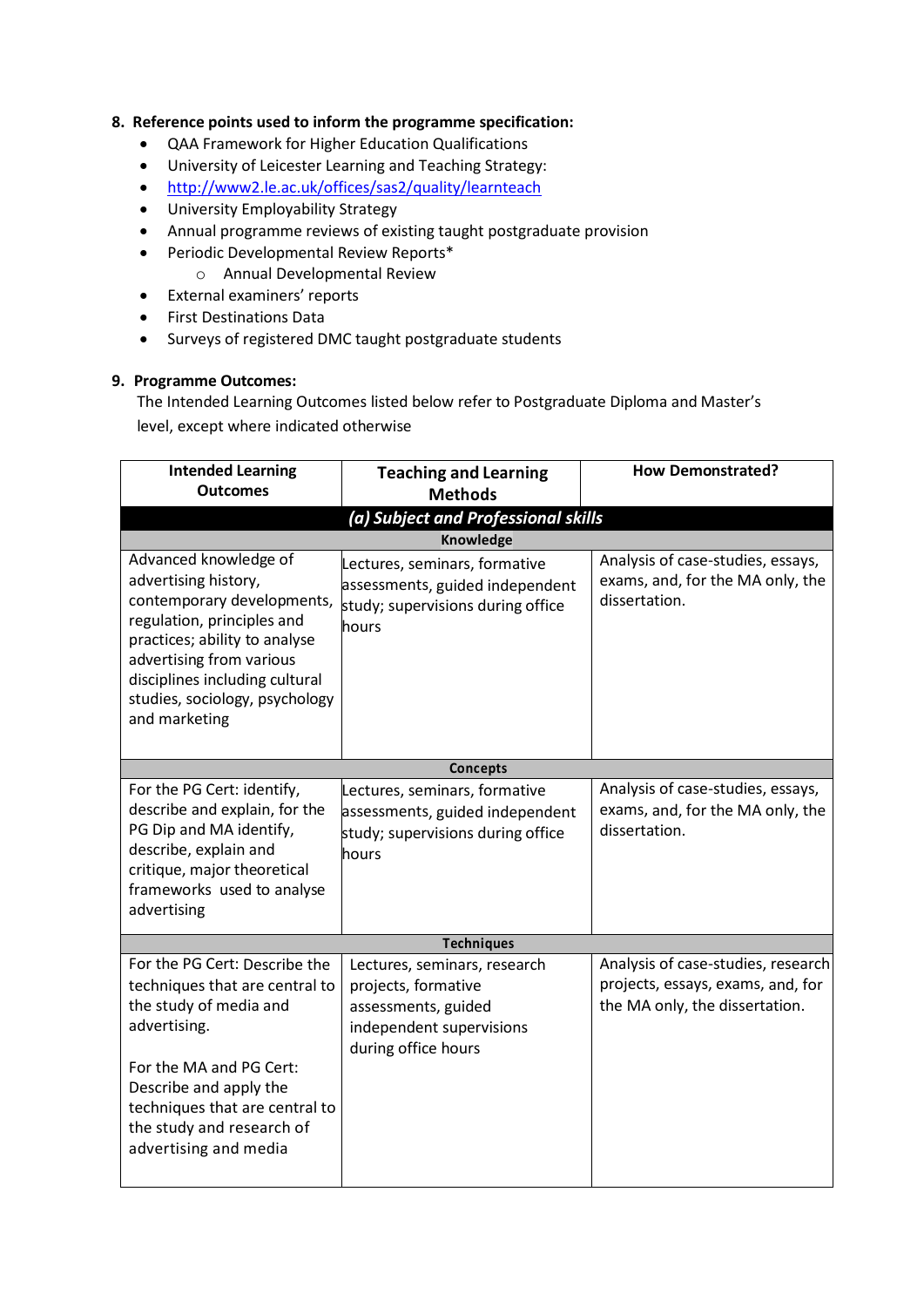| <b>Intended Learning Outcomes</b>                                                                                                                                                                                                                                                                                                                                                                                                                                                                   | <b>Teaching and Learning</b>                                                                                                     | <b>How Demonstrated?</b>                                                                                         |  |
|-----------------------------------------------------------------------------------------------------------------------------------------------------------------------------------------------------------------------------------------------------------------------------------------------------------------------------------------------------------------------------------------------------------------------------------------------------------------------------------------------------|----------------------------------------------------------------------------------------------------------------------------------|------------------------------------------------------------------------------------------------------------------|--|
|                                                                                                                                                                                                                                                                                                                                                                                                                                                                                                     | <b>Methods</b>                                                                                                                   |                                                                                                                  |  |
|                                                                                                                                                                                                                                                                                                                                                                                                                                                                                                     | <b>Critical Analysis</b>                                                                                                         |                                                                                                                  |  |
| For the PG Cert: Describe<br>concepts and techniques with<br>independence, rigor and self-<br>reflexivity.<br>For the MA and PG Dip:<br>Critically discuss and evaluate<br>concepts and techniques with<br>independence, rigor and self-                                                                                                                                                                                                                                                            | Lectures, seminars, research<br>projects, formative<br>assessments, guided<br>independent supervisions<br>during office hours    | Analysis of case studies,<br>essays, exams, research<br>projects and, for the MA<br>only, the dissertation       |  |
| reflexivity                                                                                                                                                                                                                                                                                                                                                                                                                                                                                         |                                                                                                                                  |                                                                                                                  |  |
|                                                                                                                                                                                                                                                                                                                                                                                                                                                                                                     | Presentation                                                                                                                     |                                                                                                                  |  |
| Ability to organise research<br>material and data in a<br>manner appropriate to the<br>medium to be assessed; to<br>distinguish between relevant<br>and non-relevant material;<br>(for the MA only) to write up<br>research findings to a<br>professional standard.                                                                                                                                                                                                                                 | Lectures, seminars, research<br>projects, formative<br>assessments, guided<br>independent supervisions<br>during office hours    | Analysis of case studies,<br>essays, exams, research<br>projects and, for the MA only,<br>the dissertation       |  |
|                                                                                                                                                                                                                                                                                                                                                                                                                                                                                                     | <b>Appraisal of evidence</b>                                                                                                     |                                                                                                                  |  |
| Ability to analyse, compare<br>and contrast, and critically<br>assess a variety of complex<br>conceptual, theoretical and<br>historical issues related to<br>advertising and media; ability<br>to distinguish good and poor<br>quality research evidence;<br>(for the MA only) assess<br>relevance and quality of a<br>substantial range of primary<br>and secondary literature and<br>empirical research evidence;<br>mount and sustain an<br>independent level of enquiry<br>at an advanced level | Lectures, seminars,<br>research projects,<br>formative assessments,<br>guided independent<br>supervisions during office<br>hours | Analysis of case studies,<br>essays, exams, research<br>projects and, for the MA only,<br>the dissertation       |  |
|                                                                                                                                                                                                                                                                                                                                                                                                                                                                                                     | (b). Transferable Skills                                                                                                         |                                                                                                                  |  |
| <b>Research Skills</b>                                                                                                                                                                                                                                                                                                                                                                                                                                                                              |                                                                                                                                  |                                                                                                                  |  |
| Acquisition of competencies in<br>literature reviewing, use of<br>research methodologies, data<br>analysis techniques and project<br>management                                                                                                                                                                                                                                                                                                                                                     | Lectures, seminars, practical<br>exercises and projects, guided<br>independent study and<br>research                             | Analysis of case studies,<br>essays,<br>exams, research projects and<br>for the MA only, the<br>dissertation     |  |
| <b>Communication Skills</b>                                                                                                                                                                                                                                                                                                                                                                                                                                                                         |                                                                                                                                  |                                                                                                                  |  |
| Ability to deliver oral<br>presentations to a high<br>standard with an awareness of<br>the audience's interests; ability<br>to handle questions; ability to<br>write clearly and concisely                                                                                                                                                                                                                                                                                                          | Lectures, seminars, practical<br>exercises and projects, guided<br>independent study and<br>research                             | Presentation and evaluation<br>of case studies, essays,<br>exams, research projects and,<br>for the MA only, the |  |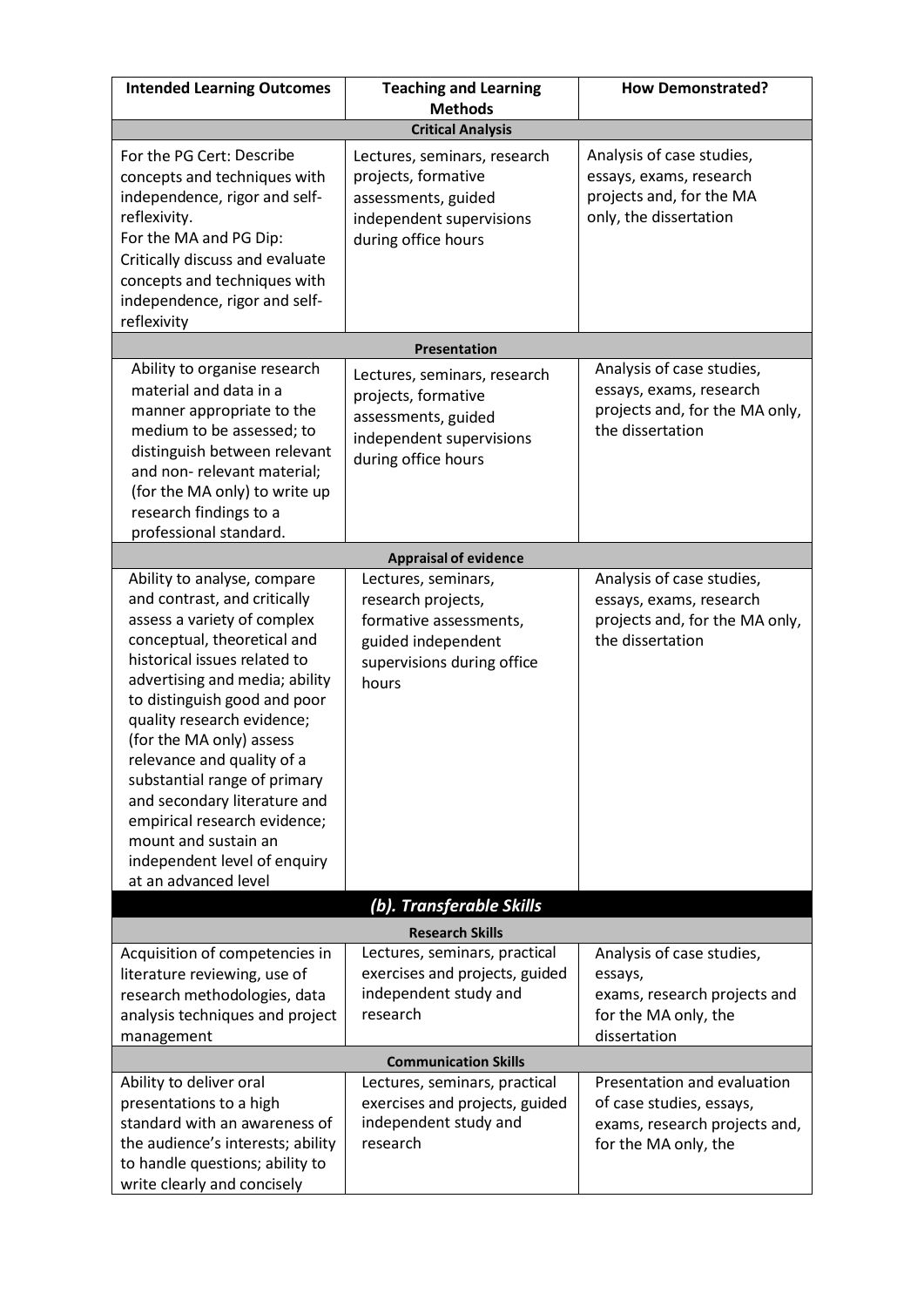|                                                                                                                                                                                                                                                                                                                                                                                                                                                                 |                                                                                                                    | dissertation. Groupwork and                                                                                                                                                    |  |
|-----------------------------------------------------------------------------------------------------------------------------------------------------------------------------------------------------------------------------------------------------------------------------------------------------------------------------------------------------------------------------------------------------------------------------------------------------------------|--------------------------------------------------------------------------------------------------------------------|--------------------------------------------------------------------------------------------------------------------------------------------------------------------------------|--|
|                                                                                                                                                                                                                                                                                                                                                                                                                                                                 |                                                                                                                    | simulations                                                                                                                                                                    |  |
| <b>Intended Learning Outcomes</b>                                                                                                                                                                                                                                                                                                                                                                                                                               | <b>Teaching and Learning</b><br><b>Methods</b>                                                                     | <b>How Demonstrated?</b>                                                                                                                                                       |  |
|                                                                                                                                                                                                                                                                                                                                                                                                                                                                 | <b>Data Presentation</b>                                                                                           |                                                                                                                                                                                |  |
| Ability to present research data<br>concisely in a way that renders<br>research easy to digest, using<br>appropriate presentation<br>techniques.                                                                                                                                                                                                                                                                                                                | Lectures, seminars, practical<br>exercises and projects, guided<br>independent study and<br>research               | Presentation and evaluation<br>of<br>case studies, essays,<br>exams, research projects<br>and, for the MA only, the<br>dissertation. Groupwork<br>and simulations              |  |
|                                                                                                                                                                                                                                                                                                                                                                                                                                                                 | <b>Information Technology</b>                                                                                      |                                                                                                                                                                                |  |
| Familiarity with and ability to<br>utilise word processing,<br>spreadsheet and presentation<br>packages; ability to search for<br>information effectively using<br>online tools and resources<br>and library databases; use of<br>quantitative data analysis<br>software.                                                                                                                                                                                       | Lectures, seminars, practical<br>exercises and projects, guided<br>independent study and<br>research               | Presentation and evaluation<br>of case studies, essays,<br>exams, research projects and,<br>for the MA only, the<br>dissertation. Online research<br>and e-learning            |  |
|                                                                                                                                                                                                                                                                                                                                                                                                                                                                 | <b>Problem Solving</b>                                                                                             |                                                                                                                                                                                |  |
| Ability to assess and solve<br>problems related to the<br>design and implementation of<br>research methods; ability to<br>identify best approaches to<br>investigating problems and<br>answering research<br>questions; ability to identify<br>appropriate methodology and<br>data                                                                                                                                                                              | Lectures, seminars, practical<br>exercises (simulations) and<br>projects, guided independent<br>study and research | Presentation and evaluation<br>of case studies and live briefs,<br>essays, exams, research<br>projects and, for the MA only,<br>the dissertation. Groupwork<br>and simulations |  |
|                                                                                                                                                                                                                                                                                                                                                                                                                                                                 | <b>Working Relationships</b>                                                                                       |                                                                                                                                                                                |  |
| Ability to work as a member<br>of a team; ability to identify<br>team roles; ability to<br>communicate ideas effectively<br>in group work contexts.                                                                                                                                                                                                                                                                                                             | Lectures, seminars, practical<br>exercises (simulations) and<br>projects, guided independent<br>study and research | Report writing, presentation<br>and evaluation of case studies<br>and live briefs, essays, exams,<br>research projects. Groupwork<br>and simulations                           |  |
|                                                                                                                                                                                                                                                                                                                                                                                                                                                                 | <b>Managing Learning</b>                                                                                           |                                                                                                                                                                                |  |
| Ability to Identify suitable<br>material for specific essays<br>from reading lists, library and<br>web-based sources; ability to<br>organise work to meet<br>timetabled deadlines and to<br>construct coherent oral and<br>written exercises of scale<br>appropriate to required task;<br>(for the MA only) ability to<br>identify a credible research<br>project, drawing up a realistic<br>research time-table, identifying<br>and applying suitable research | Lectures, seminars, practical<br>exercises and projects, guided<br>independent study and<br>research               | Report writing, presentation<br>and evaluation of case studies<br>and life briefs, essays, exams,<br>research projects                                                         |  |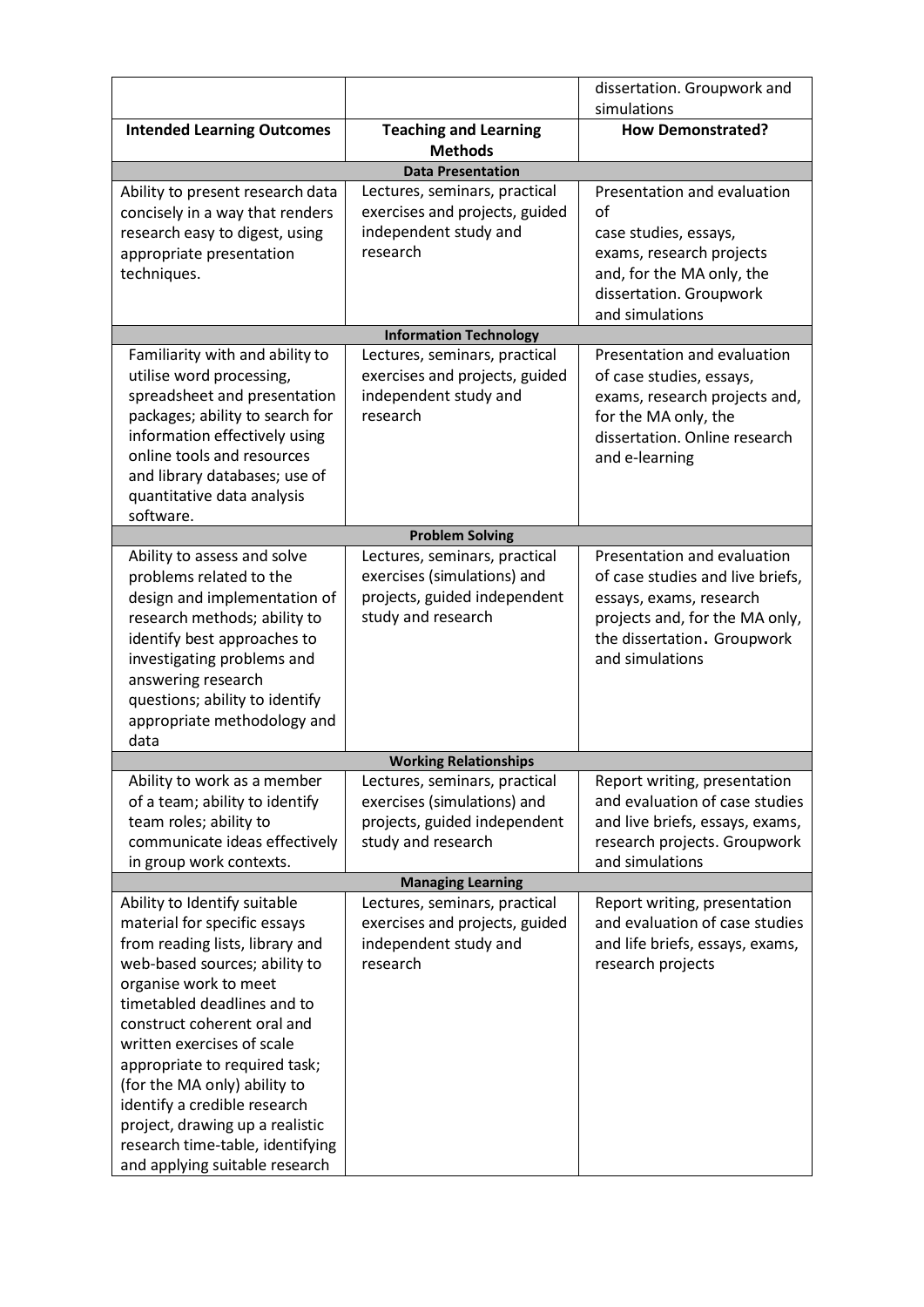| methodologies, reflecting on |  |
|------------------------------|--|
| and writing up results       |  |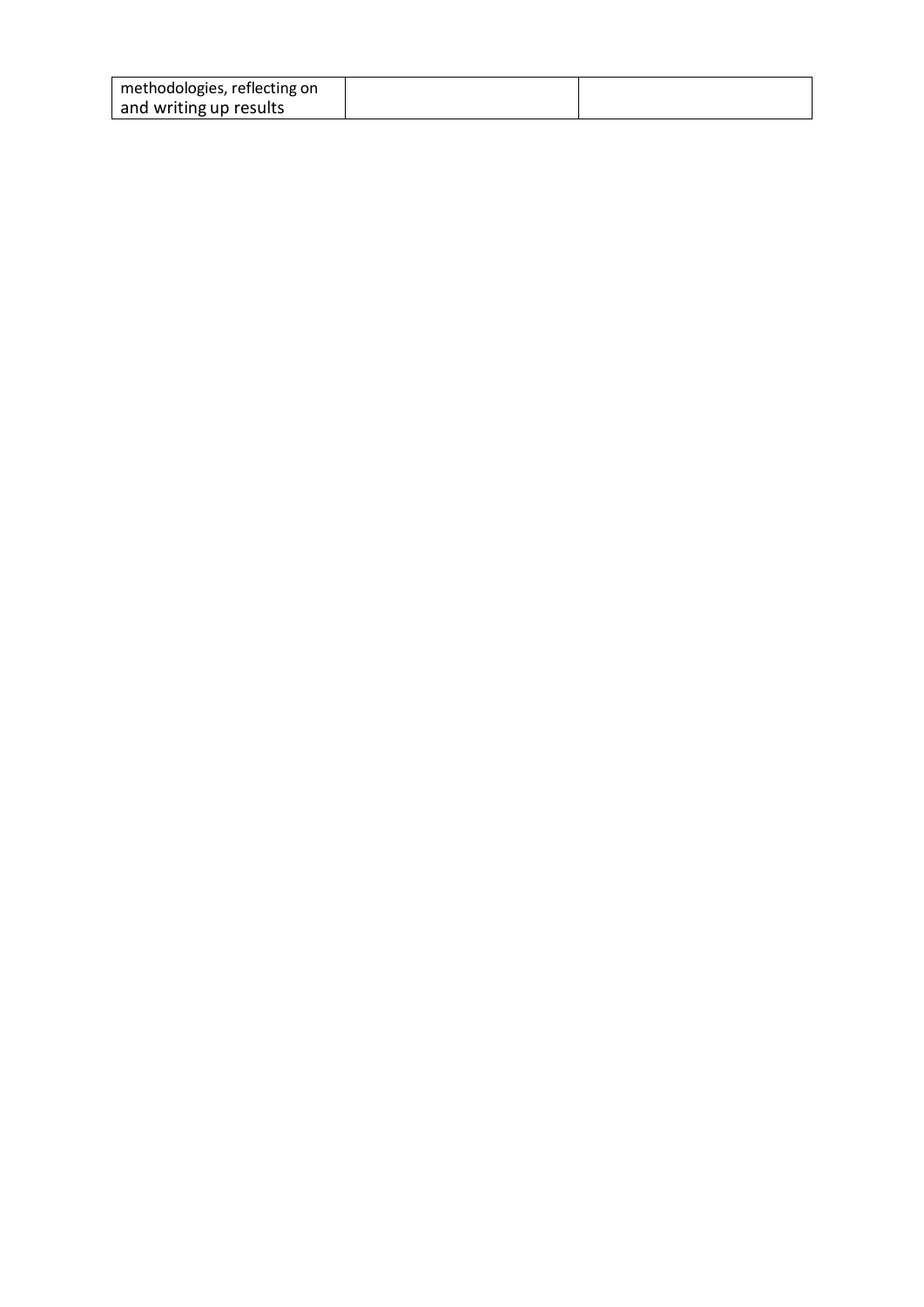| <b>Intended Learning</b><br><b>Outcomes</b>                                                                                                                                                          | <b>Teaching and Learning</b><br><b>Methods</b>                                                                                                                                                        | <b>How Demonstrated?</b>                                                                                                                                                    |  |
|------------------------------------------------------------------------------------------------------------------------------------------------------------------------------------------------------|-------------------------------------------------------------------------------------------------------------------------------------------------------------------------------------------------------|-----------------------------------------------------------------------------------------------------------------------------------------------------------------------------|--|
|                                                                                                                                                                                                      | <b>Career Management</b>                                                                                                                                                                              |                                                                                                                                                                             |  |
| Ability to identify key industry<br>figures, research institutions<br>and academic institutions in<br>the field; ability to explore<br>networking events and career<br>talks, and seek career advice | Working with experts from a<br>wide range of professional<br>backgrounds, independent<br>research, guest lectures from<br>industry professionals and,<br>for the MA only, dissertation<br>supervision | Student evaluation of the<br>course and students'<br>reflections on their own<br>personal and professional<br>development in tutorial and<br>face to face group discussions |  |

## **10. Special features:**

The programme will be taught jointly by the School of Media, Communication and Sociology and School of Management. It will introduce students to principles and theories of marketing and advertising and critically examine advertising practices. The course will include regular talks by experts from the advertising, public relations and marketing industry.

# **11. Indications of programme quality:**

The programme will be taught by two departments with an extensive track record in PGT provision and will in part be informed by established provision that has been quality assessed. In addition, the programme will be kept under ongoing review and development. This will be informed by consultation with advertising professionals and industry bodies as well as feedback from external examiners.

## **12. Scheme of Assessment**

As defined in Senate [Regulation](http://www.le.ac.uk/senate-regulation6) 6: Regulations governing taught postgraduate programmes of study

### **13. Progression points**

As defined in Senate [Regulation](http://www.le.ac.uk/senate-regulation6) 6: Regulations governing taught postgraduate programmes of study.

In cases where a student has failed to meet a requirement to progress he or she will be required to withdraw from the course and a recommendation will be made to the Board of Examiners for an intermediate award where appropriate.

#### **14. Rules relating to re-sits or re-submissions:**

As defined in **Senate [Regulation](http://www.le.ac.uk/senate-regulation6) 6:** Regulations governing taught postgraduate programmes of study.

# **15. Additional information** [e.g. timetable for admissions] N/A

#### **16. External Examiners:**

The details of the External Examiner(s) for this programme and the most recent External Examiners' reports can be foun[d here.](https://exampapers.le.ac.uk/xmlui/handle/123456789/3)